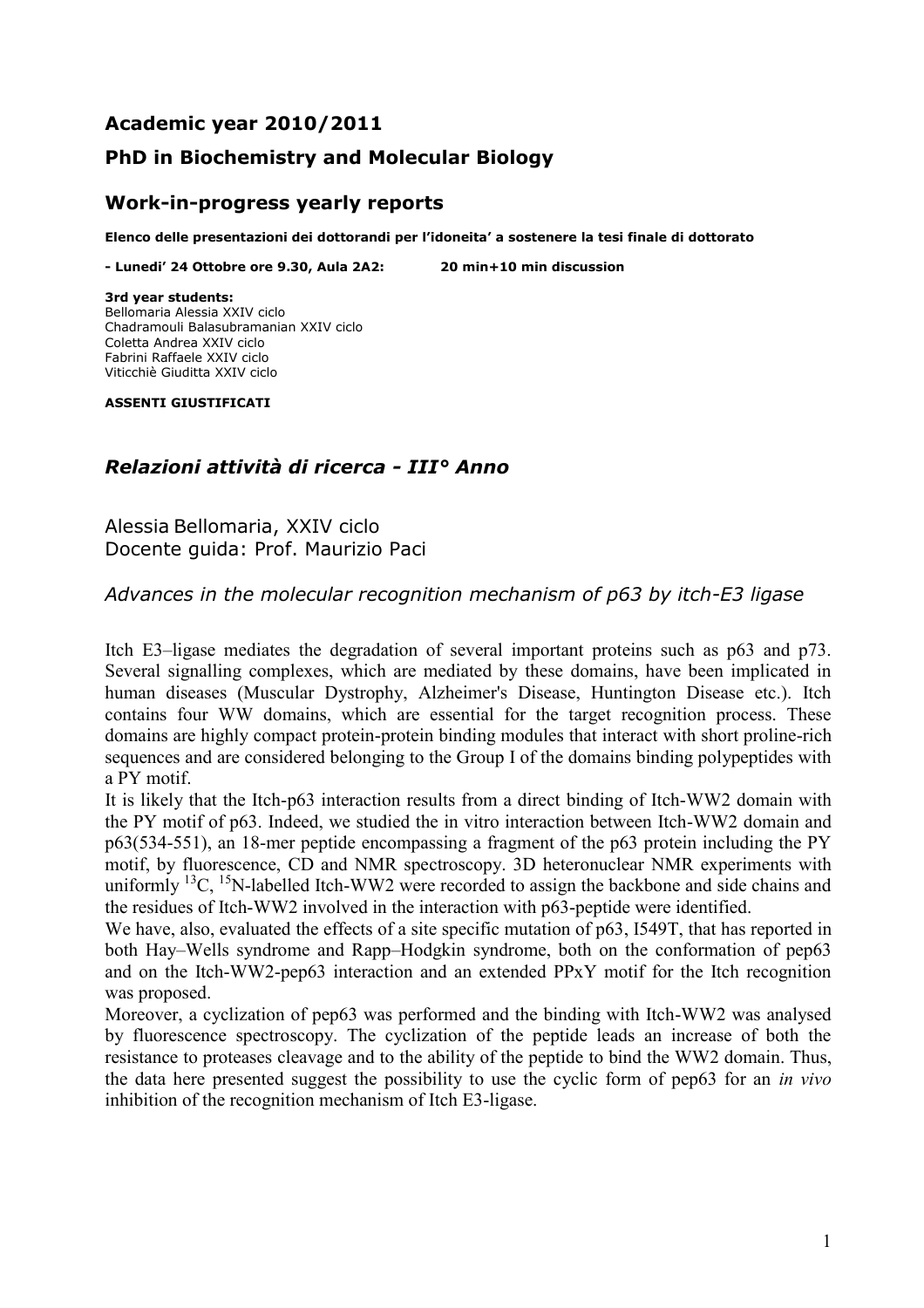## Chandramouli Balasubramanian, XXIV ciclo Docente guida: Prof. Alessandro Desideri

## *Structural investigation on HIV-1 envelope glycoprotein gp120 through molecular simulation technique*

The entry of HIV-1 into the host cell initiates with the interaction of its envelope glycoprotein gp120 with a CD4 receptor and a co-receptor that can be either CCR5 or CXCR4. The initial interaction of gp120 with CD4 results in significant conformational changes that presents the previously hidden portion of gp120 for subsequent interaction with the co-receptor. A HIV strain, based on its co-receptor preference, is designated as CCR5 or CXCR4 tropic. CCR5 specific strains predominate the population at the initial stage of infection while CXCR4 strains tend to predominate with the disease progression and the ability of HIV to alter the co-receptor usage is known to be an important characteristic to escape from the immune response. The sequence and structural features of the third variable loop (usually referred as V3 loop) within gp120 is known to dictated the HIV's choice of co-receptor usage. In our work, we have examined by molecular simulation the structure-dynamics relationship of two gp120 proteins representing a CCR5 and CXCR4 specific strains in the CD4-free and CD4-bound states. The results confirms that, while the V3 loop have a similar dynamical behaviour in the absence of CD4, show significantly difference in the presence of CD4. Irrespective of the strain specificity, the CD4 contacts with the two gp120 is strongly conserved. These results let us to propose that the flexibility and net charge of the V3 loop are important criteria for the co-receptor recognition.

## Andrea Coletta, XXIV ciclo Docente guida: Alessandro Desideri

## *Studio di inibitori della topoisomerasi IB mediante tecniche di Chimica Teorica*

La topoisomerasi è un enzima presente negli eucarioti, nei procarioti e in alcuni virus. La topoisomerasi IB umana (htopoIB) è il target specifico di una classe di farmaci chemioterapici di largo utilizzo, il cui capostipite è la camptotecina: un alcaloide ricavato dalla pianta *Camptotheca acuminata.* L'azione delle camptotecine avviene mediante la stabilizzazione del complesso binario htopoIB+DNA che si forma nella fasi di trascrizione e duplicazione, trasformando la htopoIB in un veleno e inducendo apoptosi nelle cellule in elevata proliferazione. La camptotecina non trova un uso clinico a causa della sua scarsa idro-solubilità, dei suoi gravi effetti collaterali e della presenza, in molte linee cellulari tumorali, di mutazioni della htopoIB che rendono quest'ultima resistente all'inibizione. Tuttavia sono in uso clinico o in fase di trial numerosi composti derivati della camptotecina (topotecano, irinotecano). Inoltre esistono numerosi studi sperimentali che suggeriscono la topoisomerasi quale target nel trattamento chemioterapico di infezioni parassitarie quali la Leishmaniosi (*Leishmania donovani*), sono infatti noti dei composti inibitori della ldtopoIB. Al fine di comprendere i meccanismi molecolari che influenzano l'azione inibitoria di questa classe di composti, si sono già rilevati di grande efficacia le tecniche della Dinamica Molecolare, il Molecular Docking e il Drug Design (e.g.: QSAR). Nel corso del mio dottorato mi sono occupato della caratterizzazione, mediante tecniche di chimica teorica (calcolo della struttura elettronica, potenziale elettrostatico, realizzazione di modelli di meccanica molecolare, etc.) di un farmaco antitumorale attualmente in uso clinico (topotecano)[1-3] di un composto che presenta attività inibitorie nei confronti della LdtopoIB [4], e di alcuni rappresentanti di una nuova classe di farmaci antitumorali di derivazione sintetica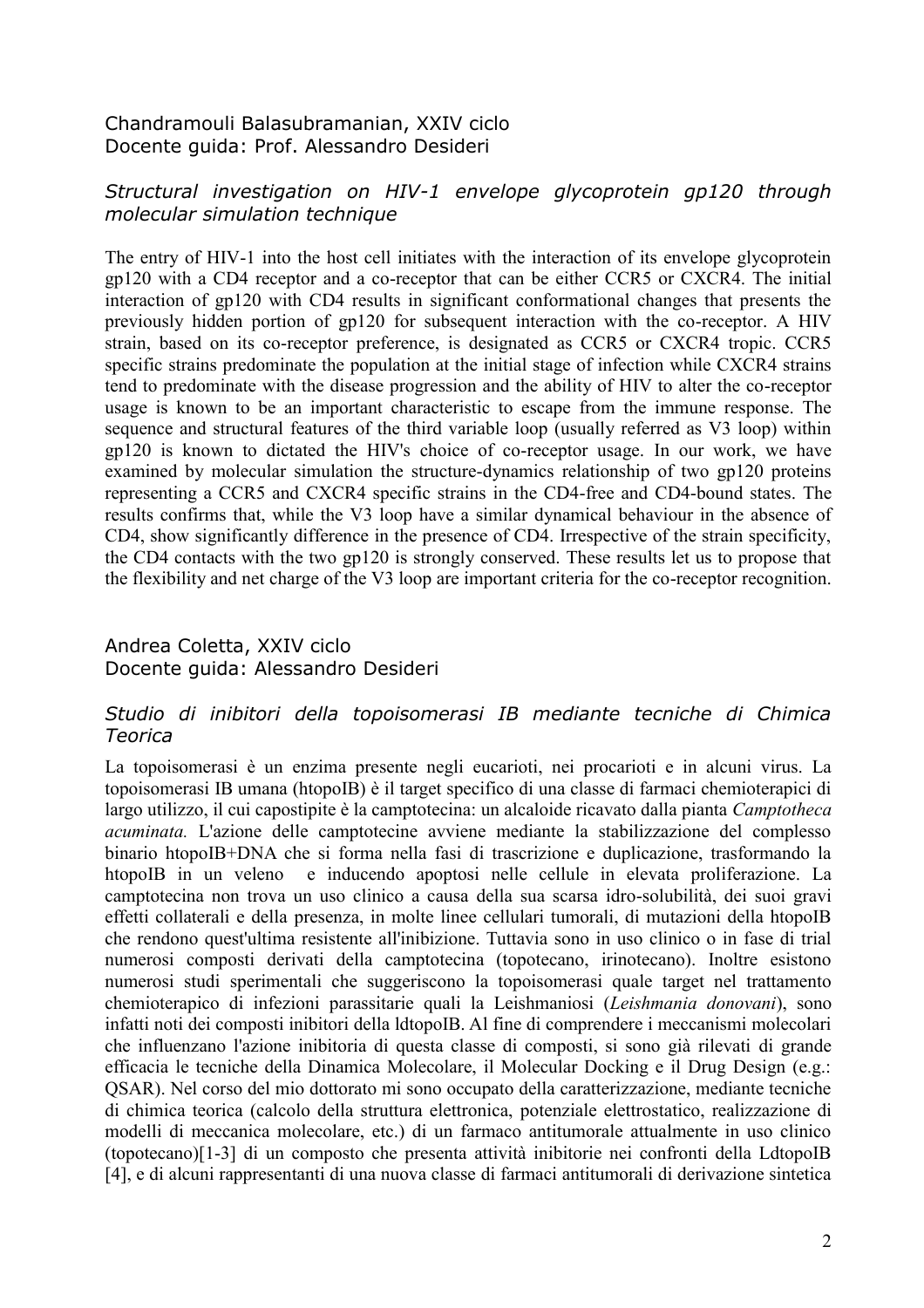(indenoisochinoloni). L'uso di queste tecniche ha già permesso di correlare le bande di assorbimento UV-Vis del topotecano con il suo micro-ambiente di solvatazione [3]. L'obbiettivo è quello di applicare le medesime tecniche agli altri composti in esame e di estendere la ricerca allo studio dell'interazione di questi con il DNA e i loro target farmacologici, mediante tecniche di Chimica computazionale quali la Dinamica Molecolare non all'equilibrio e calcoli Quanto-Meccanici.

Raffaele Fabrini, XXIV ciclo Docente guida: Prof. Giorgio Ricci

### *Erythrocyte glutathione transferase as a potential new biomarker to evaluate the uremic toxicity in chronic kidney diseases and the hemodialysis adequacy.*

The erythrocyte glutathione S-transferase (e-GST) is a member of a superfamily of enzymes involved in cell detoxification that shows an increased expression in chronic kidney disease (CKD) patients. We propose a new automated analysis procedure for e-GST activity that has been validated in 72 CKD patients and 62 maintenance hemodialysis patients (MHD). An increased e-GST activity was confirmed in MHD patients ( $N = 62$ ; 10.2  $\pm$  0.4 U/g<sub>Hb</sub>) compared with healthy subjects ( $N = 80$ ;  $5.8 \pm 0.4$  U/g<sub>Hb</sub>), and as an original finding, a significant increase of e-GST activity was observed in pre-dialysis CKD patients with a positive correlation with disease severity weighted according to the four stages of K-DOQI classification (7.4  $\pm$  0.5, 8  $\pm$  1,  $9.5 \pm 0.6$ ,  $12 \pm 1$  U/g<sub>Hb</sub>, respectively). No correlation was found between e-GST activity and usual markers of systemic inflammation and renal function, while a significant correlation was observed for the first time between plasma homocysteine (Hcy) in MHD patients. Hcy, however, was not identified as an inhibitor of e-GST enzyme. The results in this study suggest the potential for automated e-GST analysis as a valuable tool to further explore phase II-related uremic toxicity in CKD and MHD patients.

A further study a further study was focused on hemodialysis patients and hemodialytic techniques. The Kt/Vurea ratio only reflects the efficiency of a single dialytic session against small toxins, but it does not measure the depuration ability against middle  $($  > 500 Da) and protein bound toxins. This limit may explain the controversial association between patient survival and Kt/Vurea. Our preliminary results reveal that patients under convective dialysis display e-GST activity (7.2  $\pm$  0.4 U/g<sub>Hb</sub>, *N* = 59) significantly lower than patients under diffusive treatment  $(10.2 \pm 0.5 \text{ U/g}_{\text{Hb}})$ ,  $N = 44$ ) confirming the superiority of the former procedure. No correlation has been found with Kt/V<sub>urea</sub> parameter. e-GST, whose level cannot be varied during the erythrocyte life-span, provides a long-time mediated information on the blood toxin content and could be proposed as a new biosensor for dialysis adequacy.

Giuditta Viticchiè, XXIV ciclo Docente guida: Prof. Gerry Melino

*Analysis of miR-203 in different biological processes: skin re-epithelialization during wound healing, and cellular invasion and migration in prostate cancer cells.*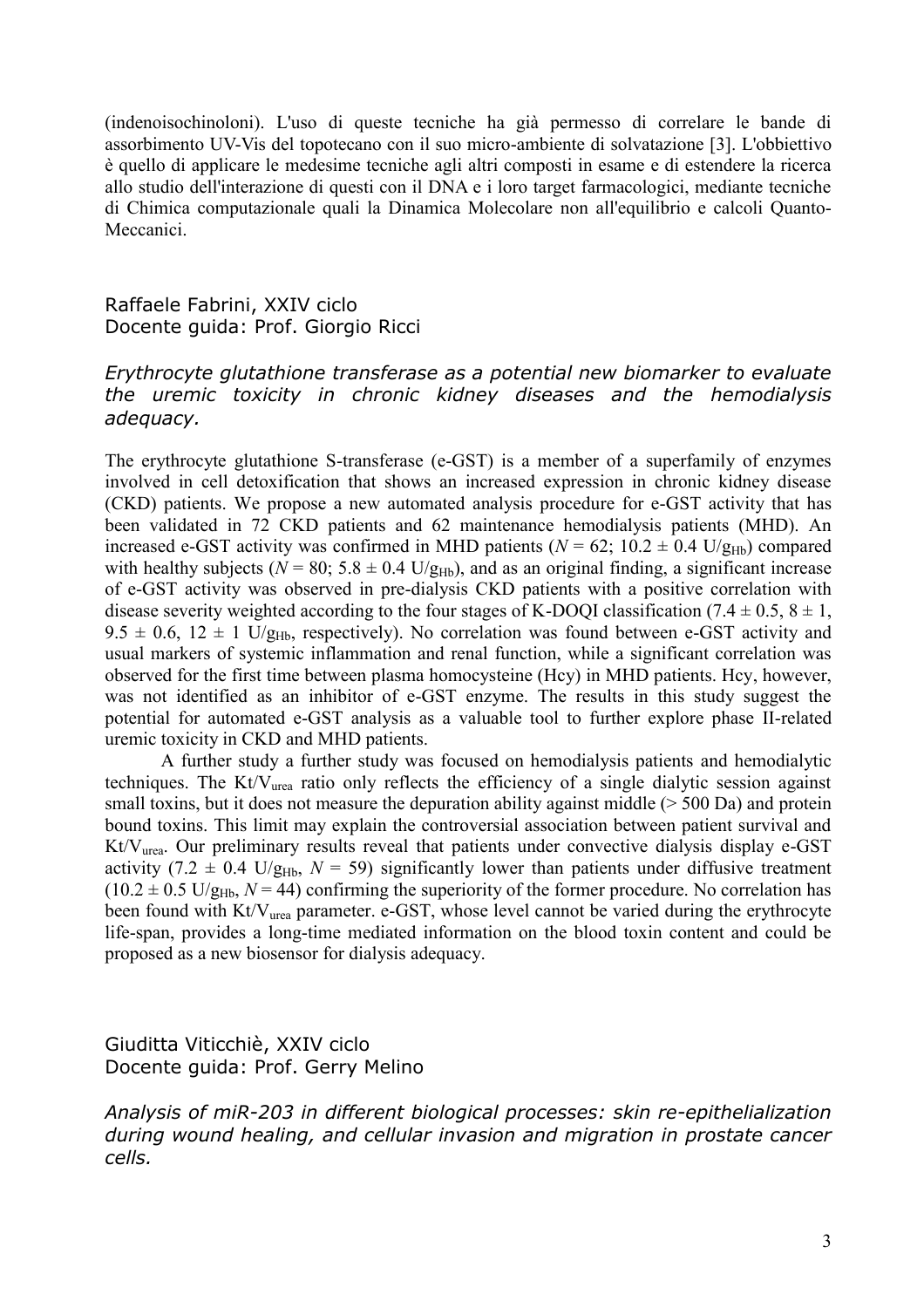Keratinocyte proliferation and migration are crucial steps for the rapid closure of the epidermis during wound healing, but the molecular mechanisms involved in this cellular response remain to be completely elucidated. Here, by *in situ* hybridization, we characterize the expression pattern of miR-203 after wound induction in mouse epidermis, showing that its expression is down regulated in the highly proliferating keratinocytes of the "migrating tongue" while is strongly expressed in the differentiating cells of the non lesional skin surrounding the wound. Our data suggest that miR-203 exerts a specific role in wound re-epithelialization and epidermal homeostasis reestablishment of injured skin by controlling the expression of target proteins that are responsible for both keratinocytes proliferation and migration.

Prostate cancers show a slow progression from a local lesion (primary tumor) to a metastatic and hormone-resistant phenotype. After an initial step of hyperplasia, in a high percentage of cases a neoplastic transformation event occurs that, less frequently, is followed by epithelial to mesenchymal transition and invasion of healthy tissues (usually bones). MicroRNA-203 (miR-203) is a tumor suppressor microRNA often silenced in different malignancies. Here, we show that miR-203 is downregulated in clinical primary prostatic tumors compared to normal prostate tissue, and in metastatic prostate cancer cell lines compared to normal epithelial prostatic cells. Overexpression of miR-203 in brain or bone metastatic prostate cell lines (DU145 and PC3) is sufficient to induce a mesenchymal to epithelial transition with inhibition of cell proliferation, migration and invasiveness. We have identified CKAP2, LASP1, BIRC5, WASF1, ASAP1 and RUNX2 as new miR-203 direct target mRNAs involved in these events. Therefore, miR-203 could be a potentially new prognostic marker and therapeutic target in metastatic prostate cancer.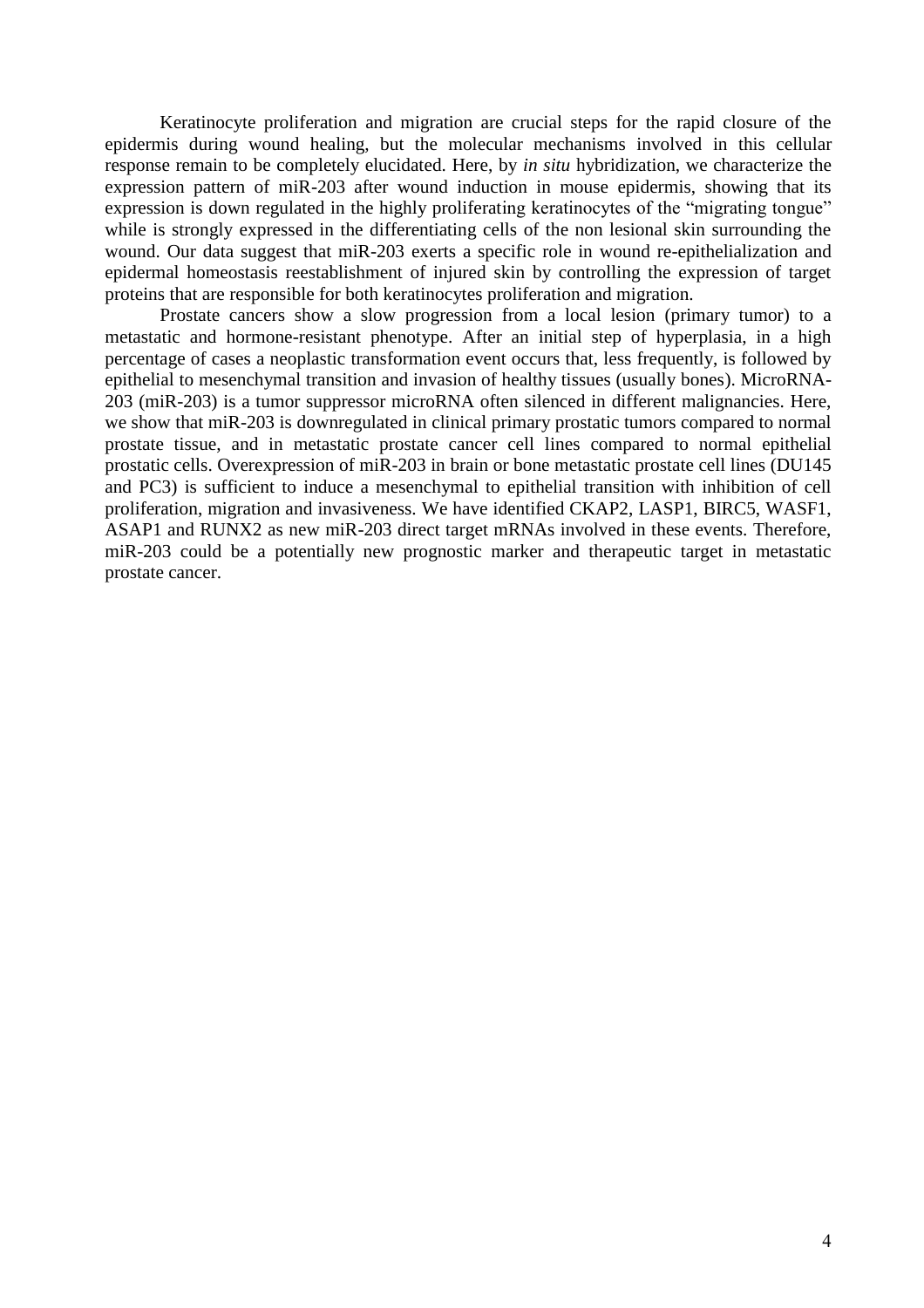#### **Elenco delle presentazioni dei dottorandi per il passaggio di annualita'**

#### **- Martedi' 25 Ottobre ore 9.30 Aula 2A2: 10 min+5 min**

#### **1st year students, XXVI ciclo:**

Chimenti Maria Sole Mancini Mara Arno' Barbara Evangelista Daniela Latina Alessia El Said Dalya Iorio Egidio Shantaram katkar Prafulla Pinetti Valentina Schillaci Carlo Loria Rossella Talamonti Emanuela

#### **2nd year students, XXV ciclo:**

Italiano Dafne Cozzoli Eliana Mastrangelo Nicolina Memmi Elisa Maria Lenti Elisa

#### **ASSENTI GIUSTIFICATI**

### *Relazioni attività di ricerca - I° Anno*

#### Maria Sole Chimenti, XXVI ciclo Docente guida: Prof. Gerry Melino

## *Multiplatform metabolomic study of CD4+ T-Lymphocytes after Methotrexate and Infliximab treatment: focus on rheumatoid arthritis*

Rheumatoid arthritis (RA) is an autoimmune disease characterized by infiltration of mononuclear and polymorphonuclear cells into the joints with the development of inflammation that results in destruction of articular cartilage and adjacent bone. The mechanisms that give rise to RA are only partly understood. Activated TCD4+ cells comprise a large proportion of the inflammatory cells that invade the synovial tissue and may therefore be a cell type of pathogenic importance. A number of inflammatory mediators have also been implicated in the establishment and progression of inflammatory joint destruction, including proinflammatory cytokines such as tumor necrosis factor (TNF $\alpha$ ), interleukin-6 (IL-6), and IL-17.

Conventional treatments include synthetical DMARDs, such as methotrexate (MTX), that lead to clinical improvement but are characterized by several side effects. Recently, Inhibitors of TNF $\alpha$ have demonstrated significant efficacy and safety profile in inflammatory disease such as RA.

Metabolomics is the rapidly evolving field of the comprehensive measurement of ideally all endogenous metabolites. The purpose of our study was the evaluation in CD4+ Tcells, from a multiplatform metabolomic study, of treatment with methotrexate and infliximab in order to investigate the metabolomic features that can be obtained.

Our results will be correlated with complementary set of clinical findings in order to associate metabolomic results to drugs efficacy and tolerability.

Mara Mancini, XXVI ciclo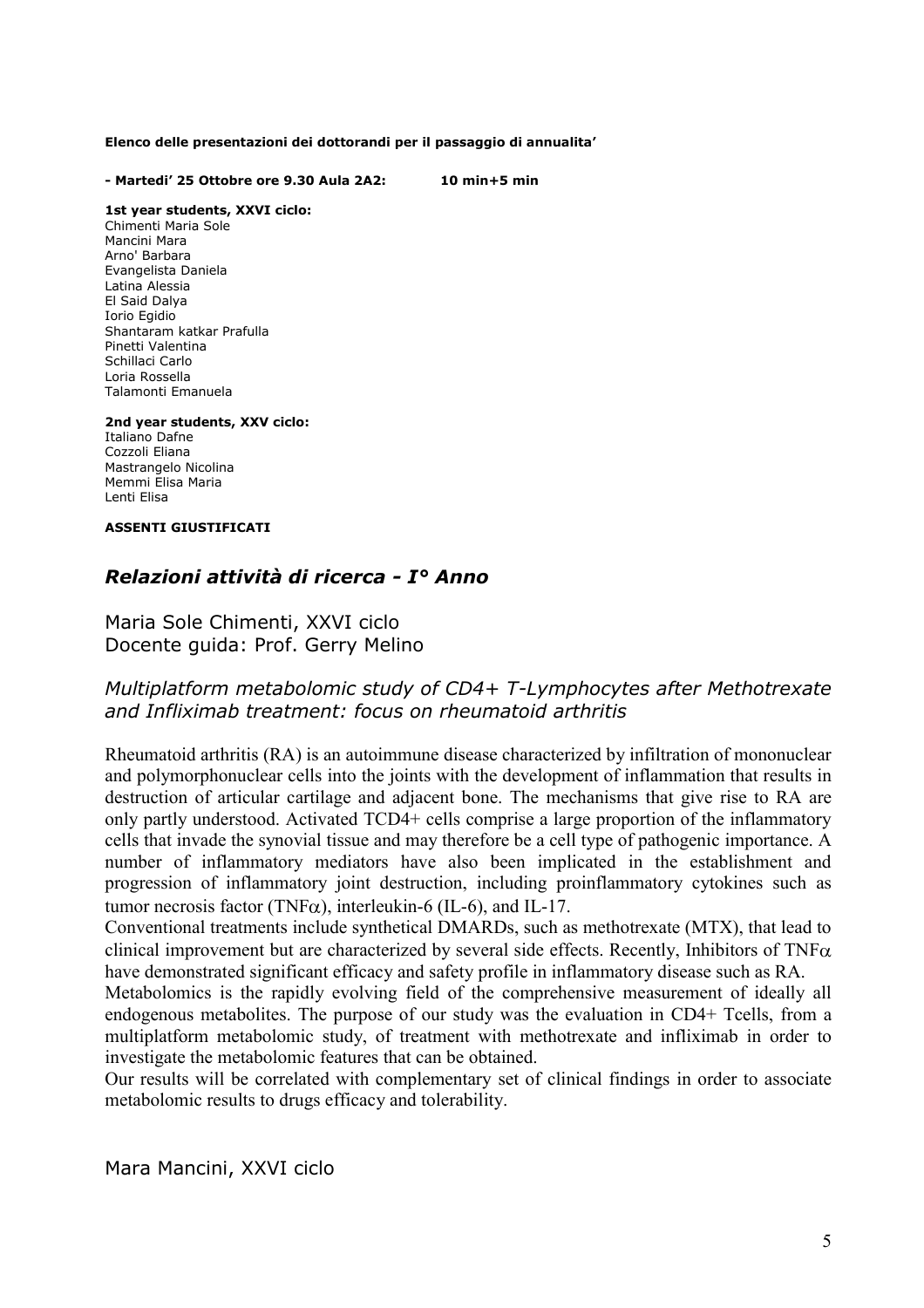#### Docente guida: Dr.ssa Eleonora Candi

## *Ruolo dei microRNA nella senescenza replicativa dei fibroblasti dermici umani*

 Il processo di senescenza cellulare è stato scoperto quaranta anni fa come fenomeno che previene la crescita di fibroblasti umani in coltura in maniera indefinita. L'accumulo di cellule senescenti, in un tessuto come la pelle, ne compromette la funzione fisiologica, il rinnovo, la capacità di ripararsi in seguito a qualsiasi tipo di insulto e può contribuire al suo invecchiamento. In questi ultimi anni, un numero sempre più grande di evidenze sperimentali ha correlato l'espressione dei microRNA al fenomeno della senescenza cellulare definendo loro possibili ruoli nell'induzione e nel mantenimento del fenotipo senescente in quanto coinvolti in differenti vie cellulari che regolano il ciclo cellulare. La nostra attenzione si è rivolta alla ricerca di microRNA coinvolti nel processo di senescenza replicativa nei fibroblasti dermici umani. A tal proposito è stato riprodotto in vitro un modello sperimentale di senescenza replicativa di fibroblasti dermici umani mantenuti costantemente in uno stato di sub-confluenza per 16 passaggi. In tali condizioni sperimentali l'induzione e il mantenimento del fenotipo senescente è accompagnato da un aumento dei livelli d'espressione della proteina p16, da una diminuzione della percentuale di cellule in fase S del ciclo cellulare, da un aumento della percentuale di cellule in fase G0/G1 e infine del cambiamento morfologico e dalla positività al saggio per la SA-β-Gal, tipiche di una coltura cellulare senescente. Nel modello sperimentale descritto, dal passaggio 1 al passaggio 15, è stato dimostrato l'aumento di espressione dei miR-138, 181a e 181b, 191, 134, 152 e 432 mediante *PCR-Real Time* quantitativa. L'analisi di predizione bioinformatica condotta per identificare possibili bersagli molecolari dei miR-138, 181a, 181b, 191, 134, 152 e 432 ha portato a considerare come bersagli putativi, il 3' UTR dei messaggeri di proteine strutturali della matrice extracellulare del derma. Durante l'invecchiamento il derma si indebolisce, le fibre di collagene si degradano, il loro rinnovamento naturale diventa più difficoltoso e l'elastina perde elasticità. A tal proposito quello che si vuole dimostrare in questo progetto è il coinvolgimento dei microRNA identificati, nel processo di senescenza dei fibroblasti dermici umani e la loro azione nel modulare l'espressione di proteine strutturali della matrice extracellulare.

#### Barbara Arnò, XXVI ciclo Docente guida: Prof. Alessandro Desideri

#### *Plasmodium falciparum topoisomerase I: a basic characterization*

Malaria is an important human zoonotic disease transmitted by arthropod vectors and caused by parasites of the genus Plasmodium. Plasmodium falciparum infection is one of the most frequent acquired red blood cell disorders worldwide. These parasites undergo asexual multiplication within erythrocytes, causing anemia, fever, chills, nausea and, in several cases, coma and death. The spread of multi-drug-resistant strains has increased the need to identify new molecular targets for antimalarial chemotherapy. DNA topoisomerases may be considered possible candidates, due to their important role in cellular activities, including DNA replication. DNA topoisomerases alter the biological state of DNA by catalyising the breaking and rejoining of DNA strands and they are classified as type I and type II. Both are targets for antibacterial and anticancer agents. Type I topoisomerases are specifically inhibited by a natural plant alkaloid, camptothecin (CPT) and its derivatives, which are known anticancer compounds actually used in clinical therapy. The Plasmodium falciparum topoisomerase I (PftopoI) is a 839 amino acids monomer enzyme encoded by a single copy gene localized in chromosome 5. The protein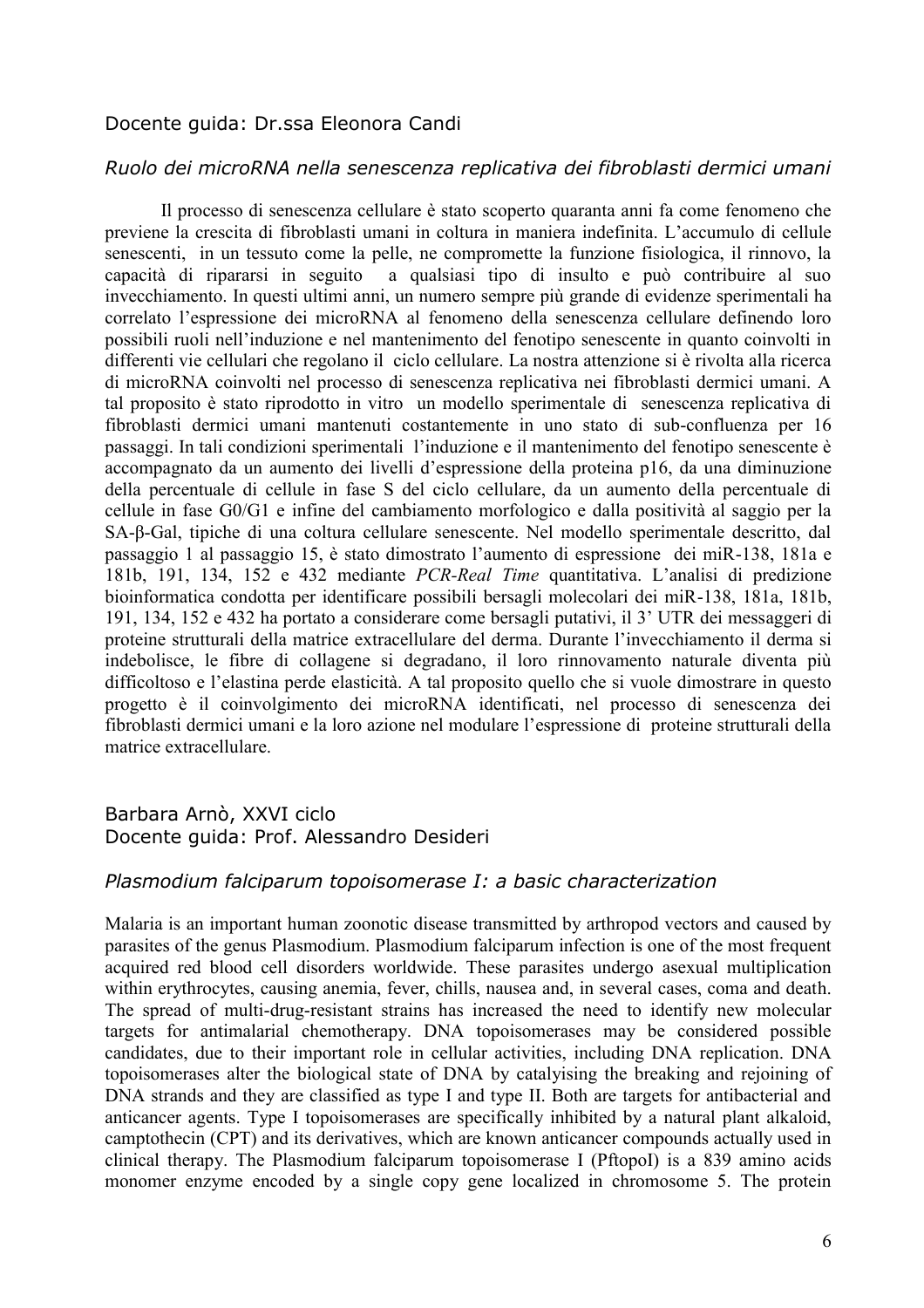sequence shows a 42% identity with the human homologue and structural analysis reveals that PftopoI contains three insertion regions when compared to human topoisomerase I (htopoI): two in the core and one in the linker domain. In this work I have studied the effect of CPT on PftopoI, to investigate how the different structure could influence the response to the drug and to propose topoisomerase I as a critical target against malaria. Since previous studies have suggested that in the human enzyme the linker domain modulates the CPT effect, I have produced a chimera where the linker domain of htopoI has been swapped with the corresponding domain of PftopoI.

## Daniela Evangelista, XXVI ciclo Docente guida: Prof.ssa Luciana Avigliano

#### *Interazione endotelio-linfociti: potenziali modulatori della cascata di adesione leucocitaria.*

La migrazione cellulare è fondamentale in molti processi fisio-patologici, come la risposta immunitaria, l'infiammazione, l'angiogenesi, la formazione di metastasi tumorali. Il nostro studio si è focalizzato sulla modulazione della risposta infiammatoria, in particolare delle fasi precoci della cascata di adesione leucocitaria. E' stato innanzitutto messo a punto un modello sperimentale di infiammazione, utilizzando le cellule endoteliali ECV304 e le cellule linfocitarie Jurkat trattate con lipopolisaccaride (LPS), un componente della parete cellulare dei Gram negativi e potente induttore della risposta infiammatoria. Mediante saggi ELISA, abbiamo dimostrato che l'LPS induce il rilascio di molecole pro-infiammatorie (quali il TNF-α e la Lselectina) nel mezzo di coltura, con un effetto massimo a 0,1 µg/ml, che quindi è stata la concentrazione utilizzata negli esperimenti successivi. Una volta messo a punto il modello sperimentale, è stato valutato l'effetto degli endocannabinoidi sul processo infiammatotrio, dal momento che è stato suggerito un ruolo immuno-modulatore per questi mediatori lipidici, anche se i meccanismi d'azione rimangono ancora largamente oscuri. Cellule ECV304 trattate con concentrazioni crescenti di 2-AG (0,1-10 µM) mostrano un aumentato rilascio di TNF-α, in maniera analoga a quanto osservato con l'LPS. Inoltre, il 2-AG e l'LPS regolano, in maniera precoce e transitoria, l'esposizione sulla membrana plasmatica della P-selectina ed E-selectina nelle cellule ECV304; queste due proteine sono le prime molecole di adesione che sono attivate durante la cascata infiammatoria e mediano l'iniziale adesione dei leucociti ed il loro successivo rotolomento sull'endotelio. L'effetto del 2-AG sembra coinvolgere il recettore cannabico di tipo 1, dal momento che un antagonista selettivo è in grado di contrastare l'azione pro-infiammatoria del 2-AG.

Alessia Latina, XXVI ciclo Docente guida: Prof. Gerry Melino

### *Correlazione tra ΔNp63α e i livelli di espressione dei microRNA nell'epidermide.*

ΔNp63α è un fattore di trascrizione importante per lo sviluppo dell'epidermide. Il suo livello di espressione varia nei diversi strati dell'epidermide, è abbondante a livello dello strato basale e decresce negli strati superiori. Avvalendoci della tecnica del microarray abbiamo potuto constatare una variazione del profilo di espressione di diversi microRNA (miRNA) nei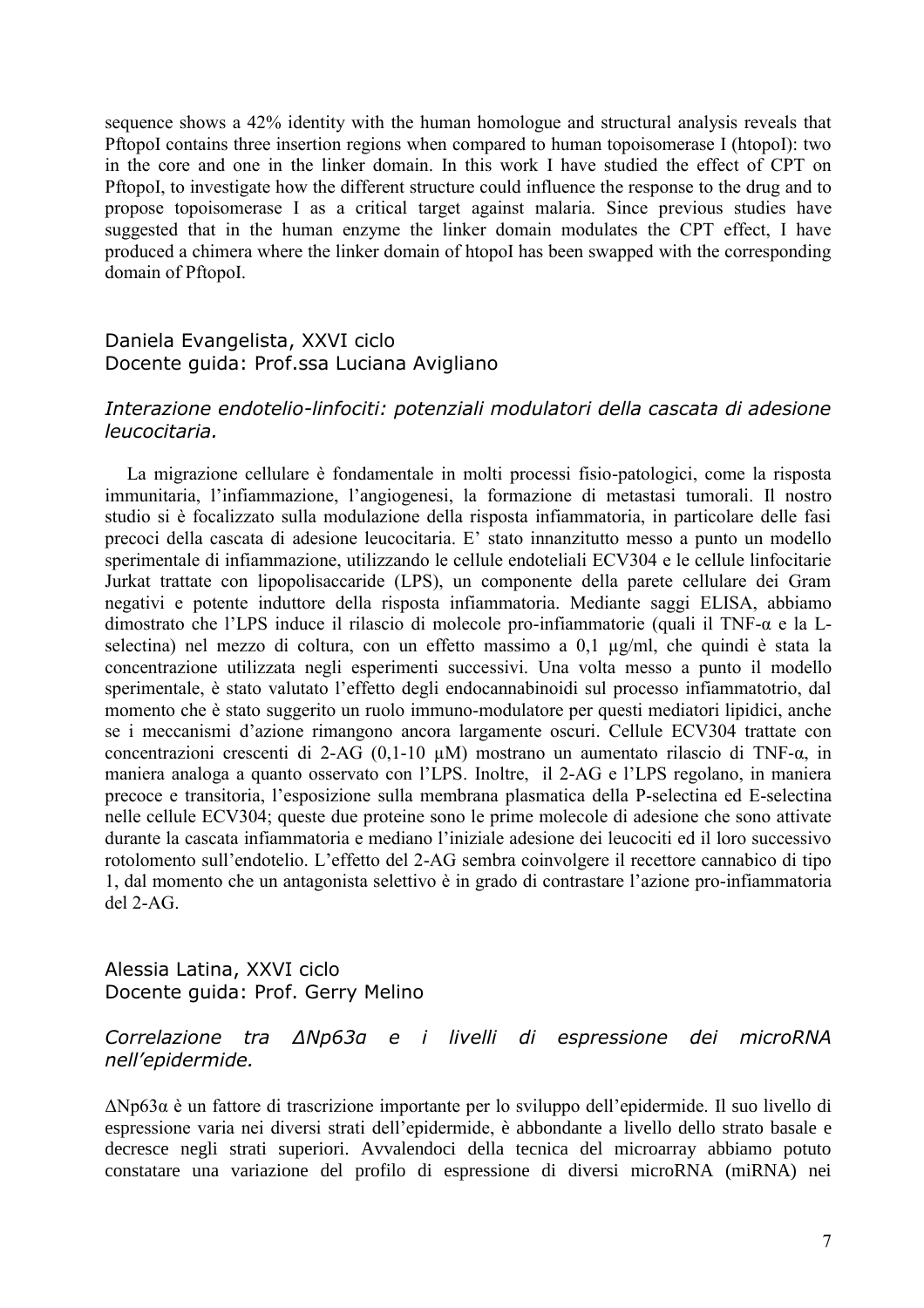cheratinociti epiteliali umani (HEK) in cui ΔNp63α era stato silenziato. Tale variazione è stata riscontrata anche in un secondo array in cui sono stati confrontati i profili di espressione dei miRNA in HEK proliferanti e HEK differenziate. Dall'analisi incrociata di questi due array sono stati selezionati 8 miRNA il cui livello di espressione si riduceva in entrambi i casi. Per validare questi dati in vitro abbiamo effettuato Real-Time PCR relativa su estratti di RNA di HEK indotte a differenziare o trasfettate per silenziare ΔNp63α. I risultati ottenuti dimostrano che in vitro solo tre miRNA (miR-150, miR-576-5p e miR-548c-5p) hanno un andamento in linea con i livelli di espressione di ΔNp63α in HEK. Per studiare se i tre miRNA sono regolati direttamente da p63, abbiamo analizzato, con il contributo di alcuni collaboratori, le regioni genomiche in prossimità di questi miRNA. Attraverso un esperimento di ChipSeq (immunoprecipitazione di cromatina seguita da sequenziamento genomico) abbiamo riscontrato un sito di legame per p63 a monte di miR-150.

Altri esperimenti saranno quindi necessari per confermare che p63 è responsabile dell'espressione diretta di questo miRNA. Inoltre cercheremo di identificare i suoi mRNA bersaglio attraverso esperimenti di trasfezione con pre-miR-150 e anti-miR-150 e di investigare il ruolo di questo miRNA nella proliferazione delle cellule epiteliali.

## Dalya Elsaid, XXVI ciclo Docente guida: prof. Alessandro Finazzi-Agro'

## *Blood derived stem cells (BDSCS): Neural differentiation protocols for human therapy*

Tissue regeneration is a process by which a tissue regenerates itself when apart has been removed or is necrotic. It should be distinguished from tissue repair, with which anew connective tissue replacing the lost tissue, such as scar tissue and repair of bone fractures .the nerve cells of a mammal such as do not regenerate, although the peripheral nervous tissue can regenerate if neurillematic sheath allow the orientation of the fibre. The importance of obtaining functional nerve cells is vital in neurodegenerative diseases. Neurodegenerative diseases are by definition progressive chronic diseases, characterized by a selective loss of neurons in areas and symmetric motor, sensory, cognitive and membership of the CNS, or loss\dysfunction of myelinated and non myelinated fibres in the PNS. Two degenerative neurological diseases but with clinical picture, evolution, prognosis and therapy are very different multiple sclerosis (ms) and amyotrophic lateral sclerosis (ASL). They are both diseases that affect the nervous system, are chronic, degenerative diseases with multifactorial etiology. Using a" Neuron Differentiation Kit" has allowed me to achieve the desired results: getting the nerve cells from stem cells. However, the differentiation protocols in the kit can not be applied in vivo due to toxicity of substances used. Knowing this, I aimed my work in the development of protocols for the differentiation of adult stem cells into nerve cells, with non-toxic and commonly used in therapy. The aim of my work is to:

1-devolop a protocol for the differentiation of stem cells into nerve cells and optimizes conditions for their differentiation (media, growth factors, culture media, stimulation for differentiation)

2-ensure that at the end of the cultured cells obtained were actually nerve cells (using PCR, monoclonal antibodies, Western blotting).

3-to study the type of nerve cell selectively grown in culture, trying to differentiate between the protocols in order to obtain from time to time , the desired type of nerve cell.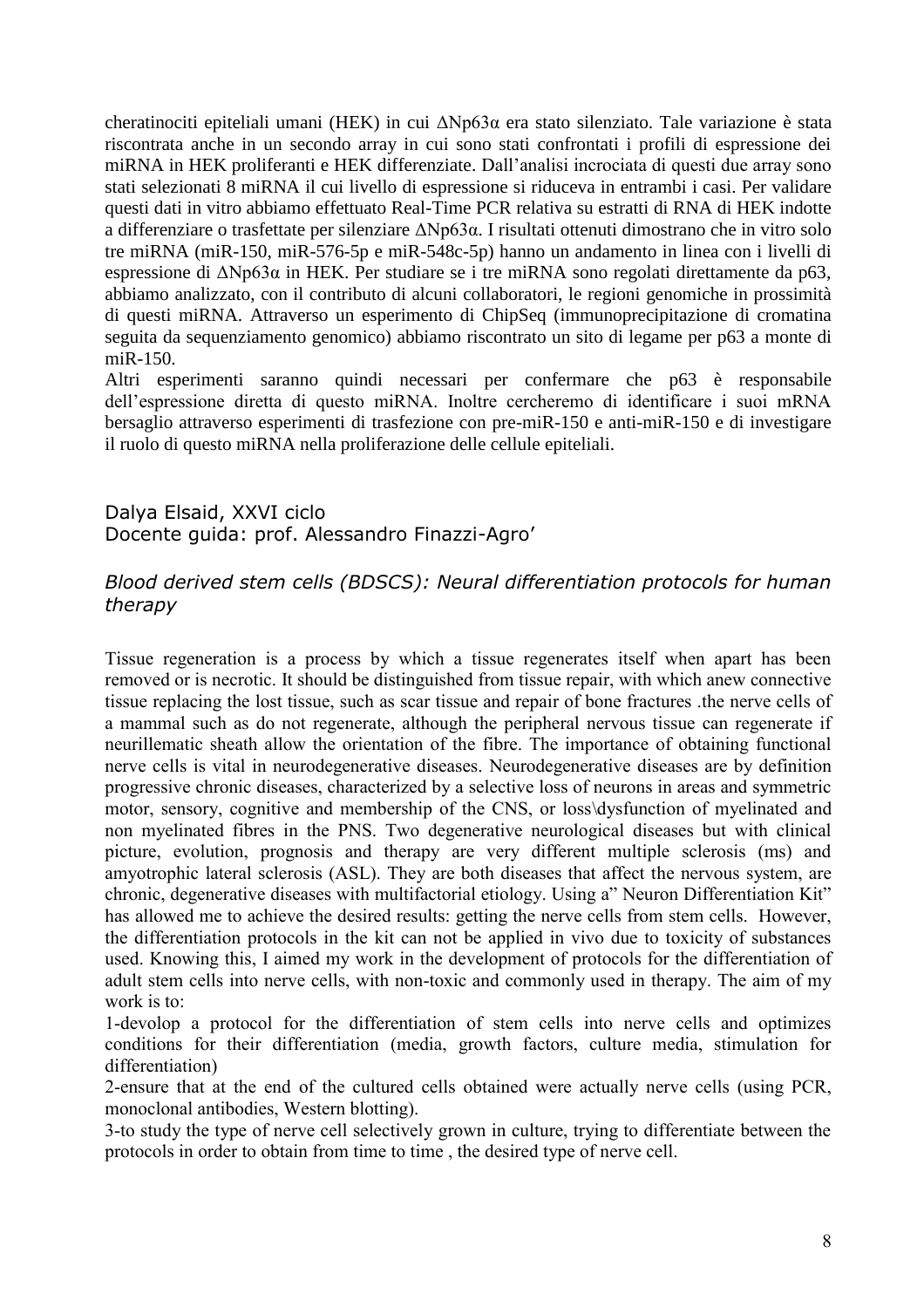## Egidio Iorio, XXVI ciclo Docente guida: Prof. Maurizio Paci

## *Effects of downmodulation of choline Kinase and phosphatidylcholine-specific phospholipase C on the Magnetic Resonance Spectroscopy choline profile of epithelial ovarian cancer*

Detection of an abnormal phosphatidylcholine (PtdCho) metabolism in epithelial ovarian cancer (EOC) by magnetic resonance spectroscopy (MRS) profile analysis, showed a significant increase in phosphocholine (PCho) content in EOC cells compared with non tumoral counterparts (Iorio E et al, Cancer Res 2005), associated with an altered activity profile of some PtdCho-cycle enzymes, including 12-to 25-fold activation of choline kinase (ChoK), and 5- to 17-fold increase in the activity of PtdCho-specific phospholipase C (PtdCho-plc), responsible for direct PCho production (Iorio E et al, Cancer Res 2010). Aims of the present study are to evaluate the biological relevance of ChoK and PtdCho-plc expression and activities in EOC and to define the possible role of MRS profiles in providing non invasive biomarkers to monitor the effectiveness of agents selectively targeted against ChoK and PtdCho-plc activities.

Inhibition of ChoK-alpha mRNA expression by transient RNA interference was associated with a significant reduction of overall ChoK protein expression and an about 70% drop in PCho content. We observed a partial inhibition of cell growth associated with a consistent increase in cells blocked in the G1-phase fraction. Pharmacological inhibition of PtdCho-plc induced a 30 to-40% reduction of PCho content and blocked cell proliferation. Our observations, confirming a main role for these two enzymes in deregulated choline metabolism in EOC tumors, warrant further investigations on the upstream and downstream signaling and metabolic alterations associated with ChoK and PtdCho-plc activation and suggest these enzymes as a promising targets for alternative therapeutic approaches.

## Shantaram katkar Prafulla, XXVI ciclo Docente guida: Prof. Alessandro Desideri

## *Characterization of effects of Gold (III) compound on the human topoisomerase IB catalytic cycle*

A numbers of anticancer agents have topoisomerase as their target and they can act through several mechanism such as preventing DNA topoisomerase binding, DNA cleavage inhibition or stabilization of DNA-topoisomerase cleavable complex. The Gold (III) compound  $[Au(C^NC)(IMe)]$  has been shown to have anticancer properties and it has been suggested that this is due to a perturbation of the human topoisomerase 1 B activity*.*

In this year, i have investigated the mechanism of inhibition of human topoisomerase IB activity, by analyzing the various steps of enzymatic catalytic cycle. Gold(III) compound inhibits the DNA super coiled relaxation and inhibit the catalytic cleavage of DNA substrate. Gold(III) compound does not permit the stabilization of cleavable complex by camptothecin when it is preincubated with enzyme and has no effect on the religation. Preincubation of enzyme with the compound before the addition of substrate increases the inhibitory effect. Analysis of DNA-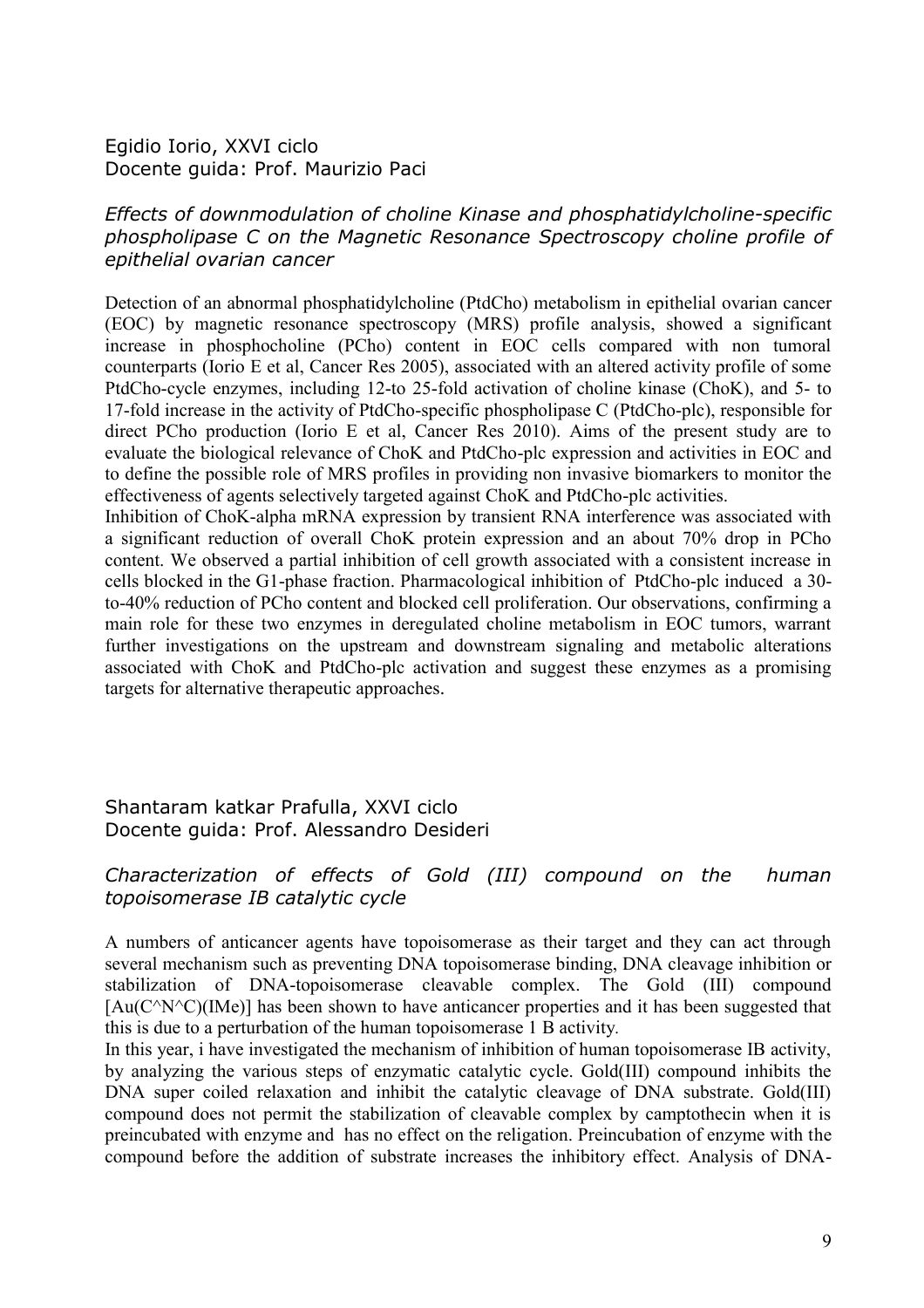topoisomerase binding reaction indicates that the Gold(III) compound acts as a topoisomerase inhibitor preventing the enzyme-DNA interaction.

## Valentina Pinetti, XXVI ciclo Docente guida: Prof. Antonio Costanzo

## *Developmental factor IRF6 exhibits tumor suppressor activity in squamous cell carcinomas.*

The transcription factor IRF6 regulates craniofacial development and epidermal proliferation. We have recently demonstrated that IRF6 is a component of a regulatory feedback loop that controls the proliferative potential of epidermal cells, being transcriptionally activated by ΔNp63 and inducing its proteasome-mediated downregulation, thereby limiting keratinocyte proliferative potential. We have hypothesized that IRF6 could be also involved in skin carcinogenesis. Therefore, we analyzed IRF6 expression in a large series of Squamo Cellular Carcinomas finding strong downregulation of IRF6 that correlated with their invasive and differentiation status. IRF6 downregulation in SCC cell lines and primary tumors correlates with methylation on a CpG island located in its promoter region. To identify the molecular mechanisms regulating IRF6 potential tumor suppressive activity, we performed genome wide analysis by combining ChIP-seq for IRF6 binding sites and gene expression profiling in primary human keratinocytes after siRNA-mediated IRF6 depletion. We observed dysregulation of cell cycle related genes and of genes involved in differentiation, cell adhesion and cell-cell contact. Many of these genes were direct IRF6 targets. We also performed *in vitro* invasion assays showing that IRF6 downregulation promotes tumor cell invasivity. Reintroduction of IRF6 in SCC cells strongly inhibits their growth, as shown by colony forming assays. Our data highlight a novel function for the developmental regulator IRF6 that exhibits tumor suppressor activity within carcinogenesis of stratified epithelia. Moreover, IRF6 binds regions near miRNAs which are involved in regulating the pluripotency reprogramming of stem cells. Some of these are also differentially expressed in cancer stem cells. Therefore, our future plan is to study the role of IRF6 as regulator of stemness and pluripotency.

## Carlo Schillaci, XXVI ciclo Docente guida: Prof. Maurizio Paci

### *The role of iron in generating ROS as inflammatory cause of Idiopathic pulmonary fibrosis*

Idiopathic pulmonary fibrosis (IPF) also known as cryptogenic fibrosing alveolitis is an interstitial lung disease characterized by progressive parenchymal fibrosis and ventilatory restriction [1]. IPF is a rare disease which affects approximately 5 million persons worldwide. The prevalence is estimated to be slightly greater in men (20.2/100,000) than in women (13.2/100,000) [2]. While pathogenetic mechanisms are incompletely understood, the currently accepted paradigm proposes that injury to the alveolar epithelium is followed by a burst of proinflammatory and fibroproliferative mediators that invoke responses associated with normal tissue repair. For unclear reasons, these repair processes never resolve and progressive fibrosis ensues. This theory is aligned with the most recent scientific data and has been summarized elsewhere [3-4]. Early theories on the pathogenesis of IPF focused on the role of chronic inflammation triggered by unknown stimuli that subsequently leads to lung injury and pulmonary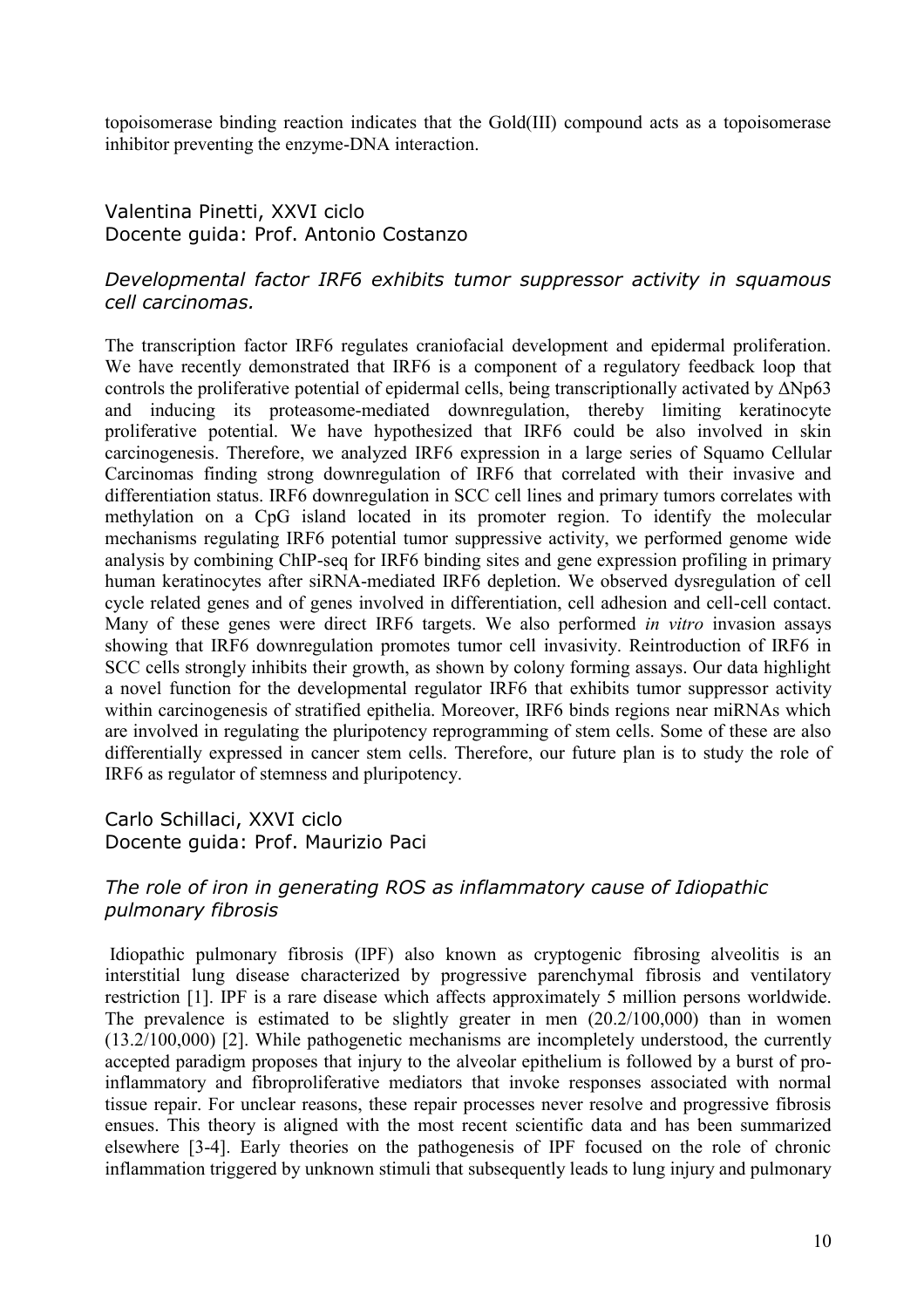fibrosis[5]. Prognosis is poor; reported median survival is 3 years. Our attention is focused on the characterization and quantitation of the redox active chelatable iron that is presents in bronchoalveolar fluids (BAL) extracted from lungs[6]. In fact redox active iron is a powerful pro-oxidant in body fluids through its ability to convert poorly reactive oxygen species into highly reactive and damaging species such as the hydroxyl radical. Reactive oxygen species(ROS) are important in the pathophysiology of several diseases of the lung because their ability to oxidatively damage DNA, lipids and protein normally presents in BAL and lung tissue. For these reasons this work is aimed to quantify and make a speciation of the iron present in BAL from patients, to evaluate if the amount of iron is able to catalyze the production of ROS potentially dangerous for the inflammation of the alveolar tissue and to relate the chemical forms to different redox activity. The project will develop eventually through the screening of several iron chelators already used as drugs for other diseases , which inhibit oxidant activity of free iron in solution. In fact some type of chelating agent are able to inhibit the production of ROS but on the contrary others ligands increase this production depending on chemical structure and bioactivity. The comparison of anti oxidant activities and the pharmacophoric analysis of these drugs will help to design new chelators with new potential pharmaceutical effects.

## Rossella Loria, XXVI ciclo Docente guida: Dott.ssa Rita Falcioni

## *Silencing of PI3K pathway in human melanoma: a strategy to overcome the resistance to BRAF and NRAS-targeted therapies of new generation*

Melanoma is a cancer that arises from melanocytes, specialized pigmented cells that are found predominantly in the skin. Recent discoveries in cell signaling cascade have provided greater understanding of the biology that underline melanoma, and these advances are being exploited to provide targeted drugs and new therapeutics approaches. A signaling pathway that is emerging as important in melanoma is the PI3K pathway whose activity is amplified in several melanomas suggesting a role of this kinase in the mechanisms of pharmacological resistance to anti-cancer drugs. The major activator of PI3K in nature is the receptor heterodimer HER2/HER3, with HER3 possessing six binding sites for p85, the regulatory subunit of PI3K. HER3 is frequently expressed in BRAF melanoma and metastases at elevated level (unpublished results) and is considered a determinant for poor prognosis. These observations support the involvement of HER3 growth factor receptor in the mechanism of resistance to new-targeted therapies. We propose to investigate the following aspects:

- 1. To analyze gene profile and microRNA between BRAF and N-RAS melanoma derived from human cell lines and primary tumors.
	- 2. To analyze the role of HER3 in the mechanism of resistance to new-targeted therapies directed to BRAF and NRAS activity, such as PLX4720 or the Farnesyl transferase inhibitor, respectively.
- 3. To use SCID mice as model to analyze in vivo the capability to interfere with HER3 expression to improve new target therapies.

Emanuela Talamonti, XXVI ciclo Docente guida: Dott.ssa Filomena Fezza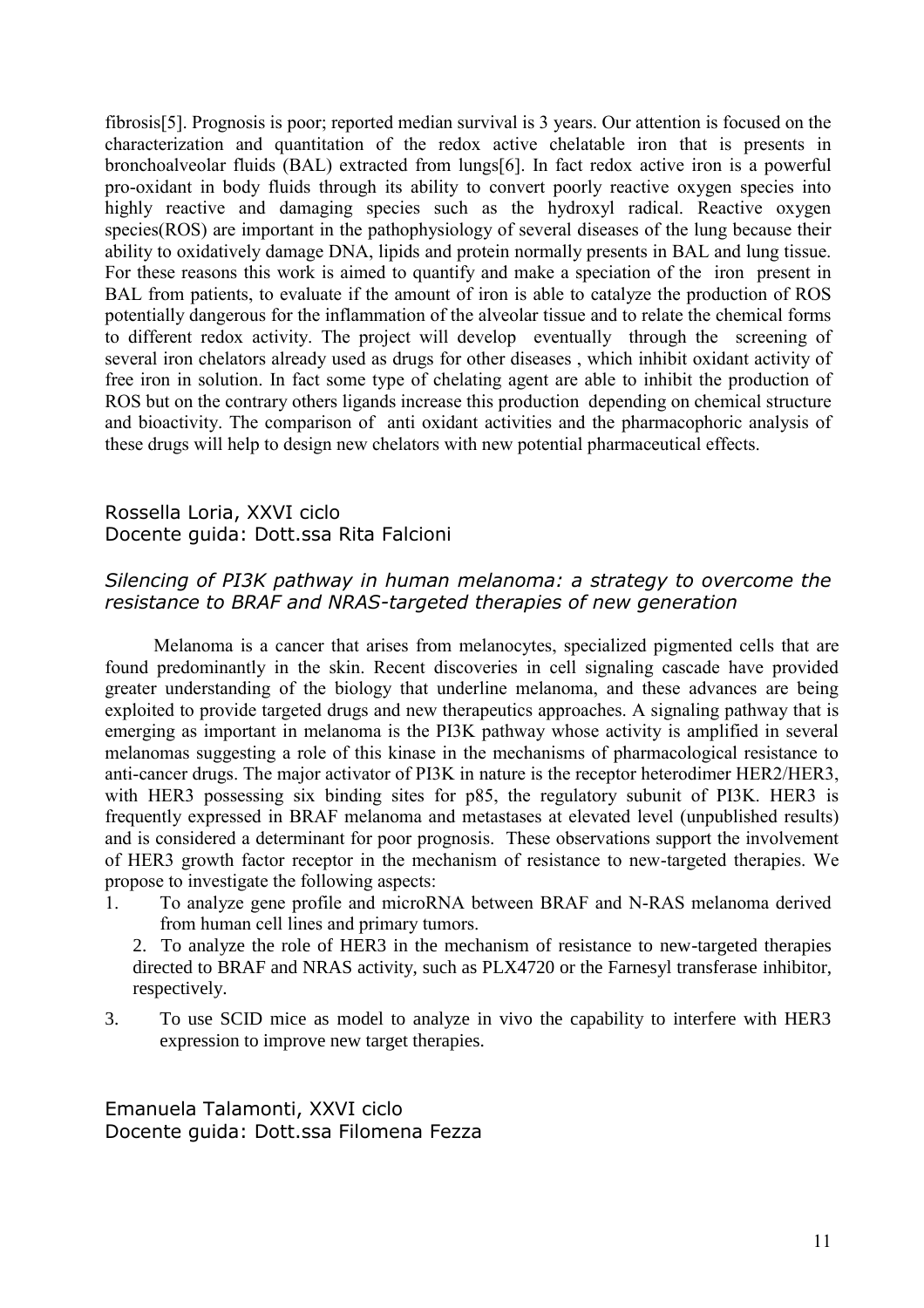## *Role of endocannabinoids in the modulation of inflammasomes pathway in macrophages*

Endocannabinoids are a class of lipid mediators, which include amides and esters of long chain polyunsaturated fatty acids. These bioactive lipids modulate a variety of neuroinflammatory and neurodegenerative diseases, mainly through the activation of type-1 and type-2 cannabinoid receptors  $(CB_1$  and  $CB_2$ ). Immune cells express both receptors and possess also the whole machinery responsible for endocannabinoid metabolism. Not surprisingly, evidence has been accumulated showing manifold roles of endocannabinoids in the modulation of the immune system. Recently, studies have demonstrated immunomodulatory effects of AEA on macrophages and dendritic cells and their involvement in innate immunity. The activity of innate immunity is regulated by Toll-like receptors (TLR) and new signaling pathways collectively called "inflammasomes". The latter are involved in the activation of inflammatory caspases, mainly caspase-1, whose main substrates are interleukin (IL)-1β and IL-18, that are crucial inflammatory mediators. Based on this background, we will investigate the involvement of CB receptors in the possible effects mediated by endocannabinoids on cytokine release and expression of inflammasome members. As a first step, we will estimate the release of IL-1β and IL-18 from human macrophages and differentiated THP1 cells upon pretreatment with agonists and antagonists of CB receptors.

## *Relazioni attività di ricerca - II° Anno*

Italiano Dafne, XXV Ciclo Docente guida: Prof. Gerry Melino

## *Identificazione di NCF2 come nuovo target di p53*

L'analisi di due microarray realizzati in cloni stabili di cellule SAOS ad espressione inducibile per p53, TAp63α e ΔNp63α ha permesso di notare l'aumento dell'espressione di NCF2, subunità citosolica dell'enzima NADPH ossidasi, in risposta all'induzione di p53. Il reclutamento in membrana di NCF2 provoca l'attivazione della NADPH ossidasi e la conseguente generazione di ione superossido a partire dall'ossigeno molecolare. Sono stati quindi effettuati saggi di attività del promotore di NCF2, confermando l'attivazione da parte di p53 e, in misura minore, da parte di TAp63α. In seguito alla predizione bioinformatica dell'esistenza di tre siti presunti di legame di p53 al promotore di NCF2, attraverso immunoprecipitazione della cromatina (ChIP) è stato confermato il legame del fattore in almeno uno dei tre siti, rafforzando l'ipotesi. La regolazione è stata confermata attraverso Real Time PCR in diverse linee cellulari, anche in seguito a stimolazione di p53 attraverso danno al DNA, effetto sicuramente dovuto a p53 poiché non si verifica in assenza del fattore di trascrizione. Sarà quindi verificato l'effetto dell'aumento di NCF2 in termini di stato ossidativo della cellula e di apoptosi in cellule HCT116 sia in presenza che in assenza di p53, poiché in un modello cellulare con p53 mutato (HaCaT) in seguito al silenziamento genico di NCF2 si ha un aumento della presenza di specie reattive dell'ossigeno ed un considerevole aumento della percentuale di apoptosi.

Eliana Cozzoli, XXV ciclo Docente guida: Prof. Nicola Rosato

*Differenziamento in vitro delle BDSC in epatociti*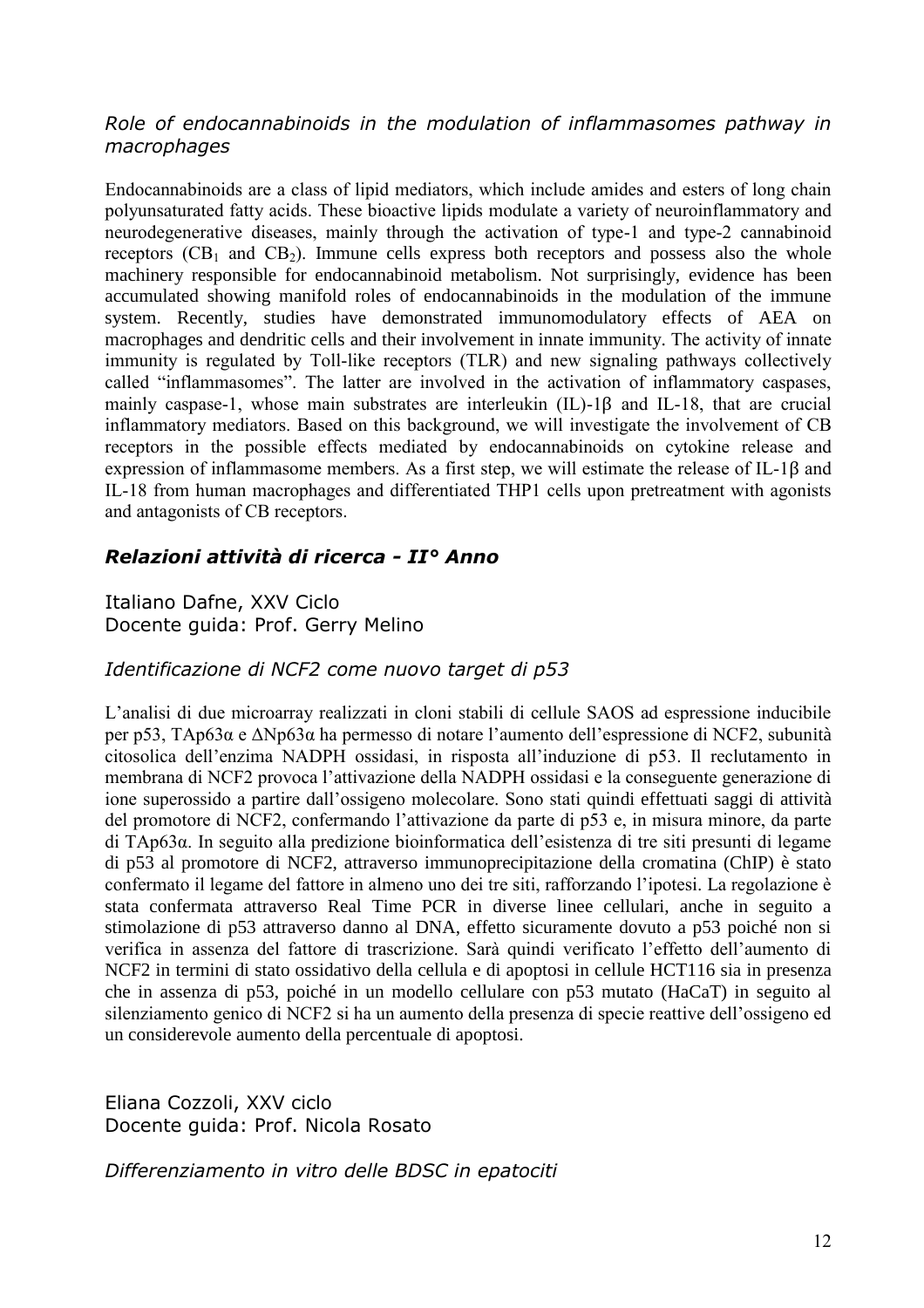Il trapianto di fegato è il trattamento di scelta per pazienti con patologia epatica cronica, cirrotica e/o neoplastica. Il limitato numero di donatori, nonché il rigetto e l'uso prolungato di immunosoppressori, ne limitano l'applicazione clinica. Inoltre, la possibilità di ottenere epatociti trapiantabili è ostacolato dal basso potenziale replicativo delle cellule epatiche, dalla loro concomitante perdita di funzionalità in coltura e dal ridotto numero di cellule vitali e funzionali che si ottengono dopo criopreservazione. Le cellule staminali emopoietiche pluripotenti (Blood Derived Stem Cells) sembrano essere una valida speranzosa alternativa. Queste tipologie di cellule CD34+/CD90+/CD117+ hanno capacità differenziativa "plastica", poiché in grado di dare origine non solo a cellule mature emopoietiche ma anche di altri tessuti, quali quello epatico. In particolare, le Blood Derived Stem Cells possiedono self-renewal e, se coltivate in vitro e sotto opportuno condizionamento, possono differenziare in osteoblasti, adipociti, condrociti, miociti, rappresentando un potenziale trapiantologico. Scopo del mio studio è valutare il grado di differenziamento in vitro delle BDSCs in epatociti ed il loro stato funzionale e comparare questi dati con quelli ottenuti in vivo.

### Nicolina Mastrangelo, XXIV ciclo Docente guida: Prof. Alessandro Finazzi-Agrò

## *The endocannabinoid system characterization in a mouse model of Huntington's disease*

In my second year of formation I have analyzed the main components of the "endocannabinoid system" (ECS) in R6/2 mice, a widely used model of Huntington's disease (HD).

The HD is a degenerative genetic disease, caused by a cytosine–adenine–guanine (CAG) expansion in the gene coding for the " huntingtin" (htt). The R6 mice are the most extensively characterized animal models of HD and in particular R6/2 mice have a 150 CAG repeat and show severe motor and cognitive defects at earlier ages. The ECS which includes the endocannabinoids anandamide (AEA) and 2-arachidonoylglycerol (2-AG), their metabolic enzymes and the eCBs-binding receptors, is often involved in neurodegenerative disease. The endocannabinoids activate type-1  $(CB_1)$  and -2  $(CB_2)$  cannabinoid receptors or transient receptor potential cation channel (TRPV1). Thus, I measured eCBs binding activity at target receptors  $(CB<sub>1</sub>, CB<sub>2</sub>$  and TRPV1) in the brain of wild-type and R6/2 mice of different ages. Moreover, I measured the endogenous content of AEA and 2-AG, of their biosynthetic (N-acylphosphatidylethanolamines-hydrolyzing phospholipase D, NAPE-PLD and diacylglycerol lipase, DAGL, respectively) and hydrolytic enzymes (fatty acid amide hydrolase, FAAH and monoacylglycerol lipase, MAGL, respectively) in the brain of wild-type and R6/2 mice of different ages. I also measured FAAH activity in lymphocytes of R6/2 mice, in order to evaluate whether central ECS alterations were mirrored by peripheral cells. In 12-week-old R6/2 mice I found a reduction of NAPE-PLD and DAGL activity, and of CB binding, as well as an increase in 2-AG content when compared to wild-type littermates, without any other change in ECS elements. The analysis of the ECS activities in different brain areas, striatum and cortex showed that striatum is the area mainly responsible of the ECS changes observed in the 12-week-old R6/2 brain.

Elisa Maria Memmi, XXV ciclo Docente guida: Dr.ssa Bernassola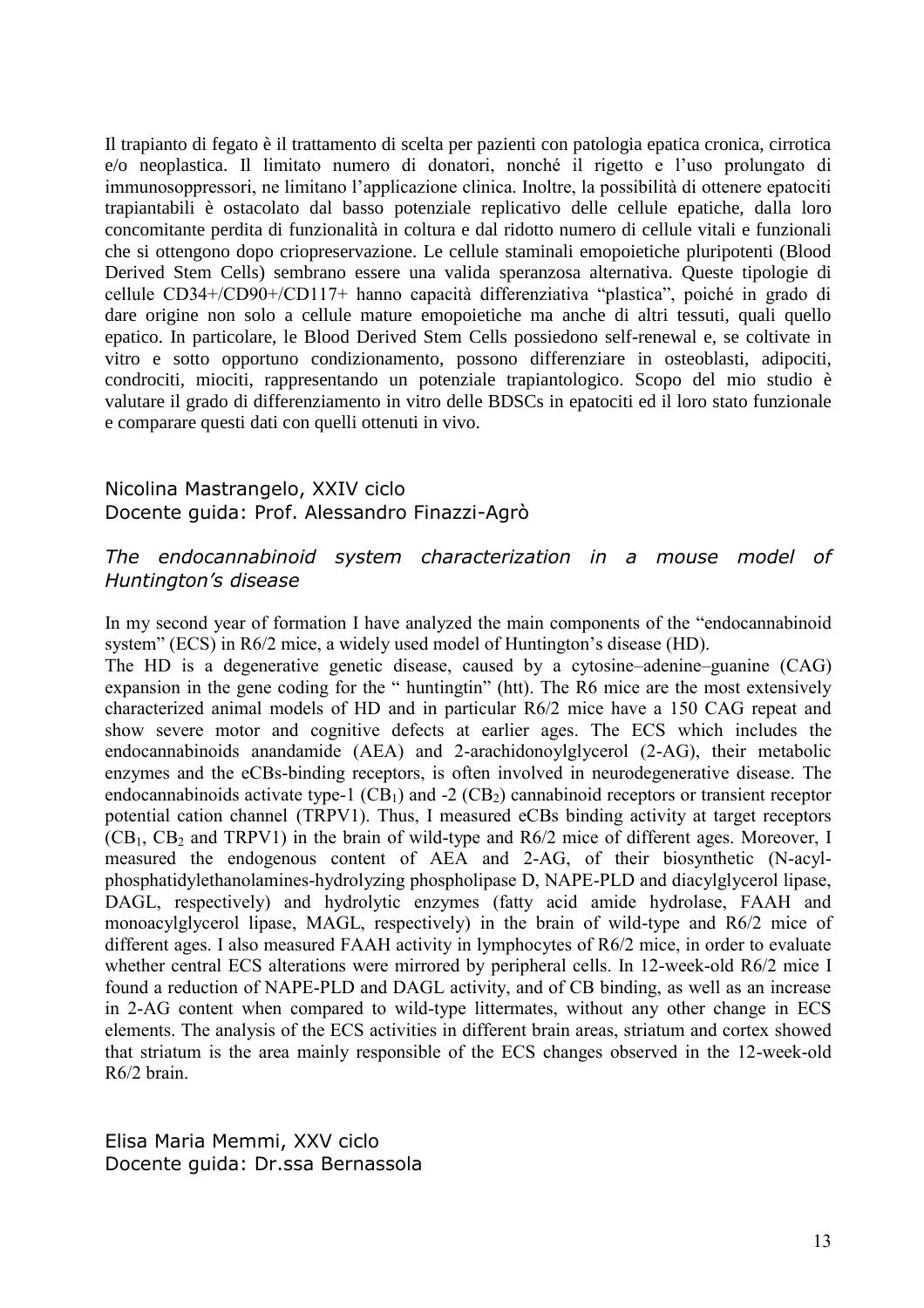*Role of p63 in regulating the self-renewal properties of mammary epithelial cancer stem cells.*

p63 is a structural and functional homologue of p53, involved in the morphogenesis and maintenance of all stratified epithelia. The isoform  $\Delta Np63$  is a key lineage-specific determinant of the proliferative properties of stem cells (SCs) in mammalian epithelia, including epidermis, thymus, prostate and breast. In human normal mammary epithelial SCs the expression  $\Delta Np63$ isoforms is strictly confined to the basal/myoepithelial compartment, where SCs are expected to reside.Basically we're investigating if p63 confers increased self-replicative properties to mammary epithelial cancer stem/progenitor cells.  $\Delta Np63$  proteins act in a dominant negative fashion to functionally counteract p53 tumor suppressive properties. Importantly, p53 controls polarity of cell division in normal mammary SCs, while attenuation of p53 activation favors symmetric divisions in cSCs. These findings imply that  $\Delta Np63$  may have a role in regulating the self-renewal properties of cSCs via inhibition of p53.

Our mouse model is MMTV-ERBb2 transgenic mouse (Val<sup>664</sup> to Glu<sup>664</sup>), a well-characterized SC model of mammary carcinogenesis. We're studying the self-renewal properties of SCs in vitro through mammary sphere forming assay and in vivo through mammary transplantation assays and isolating stem cells utilizing the strategy of PKH26. We're creating a p63 know down system by lentiviral mediated RNAi delivery in mammospheres, and these p63 deficient mammospheres will be used to perform serial replating experiment in colture, limiting dilution transplantation assays, serial transplantation assays and finally time-lapse microscopy of PKH<sup>high</sup> cells and assessment of p53 activation.Up to now our results strongly suggest that p63 overexpressing cells may identify a mammary stem/progenitor tumor-initiating cell sub-population. We hypothesize that this subpopulation of sSCs possesses increased replicative potential, which is critical for tumor formation and progression.

Elisa Lenti, XXV ciclo Docente guida: Prof. Gerry Melino

## Identification of target genes of oncogenic transcription factor Hox11 in *organogenesis*

It is now clear that many of the genes that orchestrate developmental processes such as organogenesis, are often reactivated in cancer. Among these, the oncogenic transcription factor Hox11 was shown to promote cellular proliferation during organogenesis and its loss of function mutation in mice causes spleen agenesis. Although few Hox11 target genes have been identified, the growth-related molecular network controlled by Hox11 during organogenesis is mostly unknown. To this end, we performed microarray analysis on wild-type and mutant embryonic spleen and found that loss of Hox11 causes deregulation of several pathways associated with patterning, organogenesis and cancer. In addition, we found that mutant splenic mesenchyme undergo premature differention and reduced vascularization. To uncovered direct target genes and pathways, we performed chromatin immunoprecipitation coupled with deep-sequencing (ChIP-seq) and identified several novel Hox11 target genes/pathways controlled by Hox11 during organ development. Among those targets, we found genes belonging to Wnt, Retinoic Acid, TGFb and Notch pathways. We focused on the Retinoic Acid pathway and found that several genes including RALDH, Cyp26b1, RARa and RXRa are deregulated in the absence of Hox11. Interesingly, ChIP assays showed that Hox11 binds the promoters of those genes